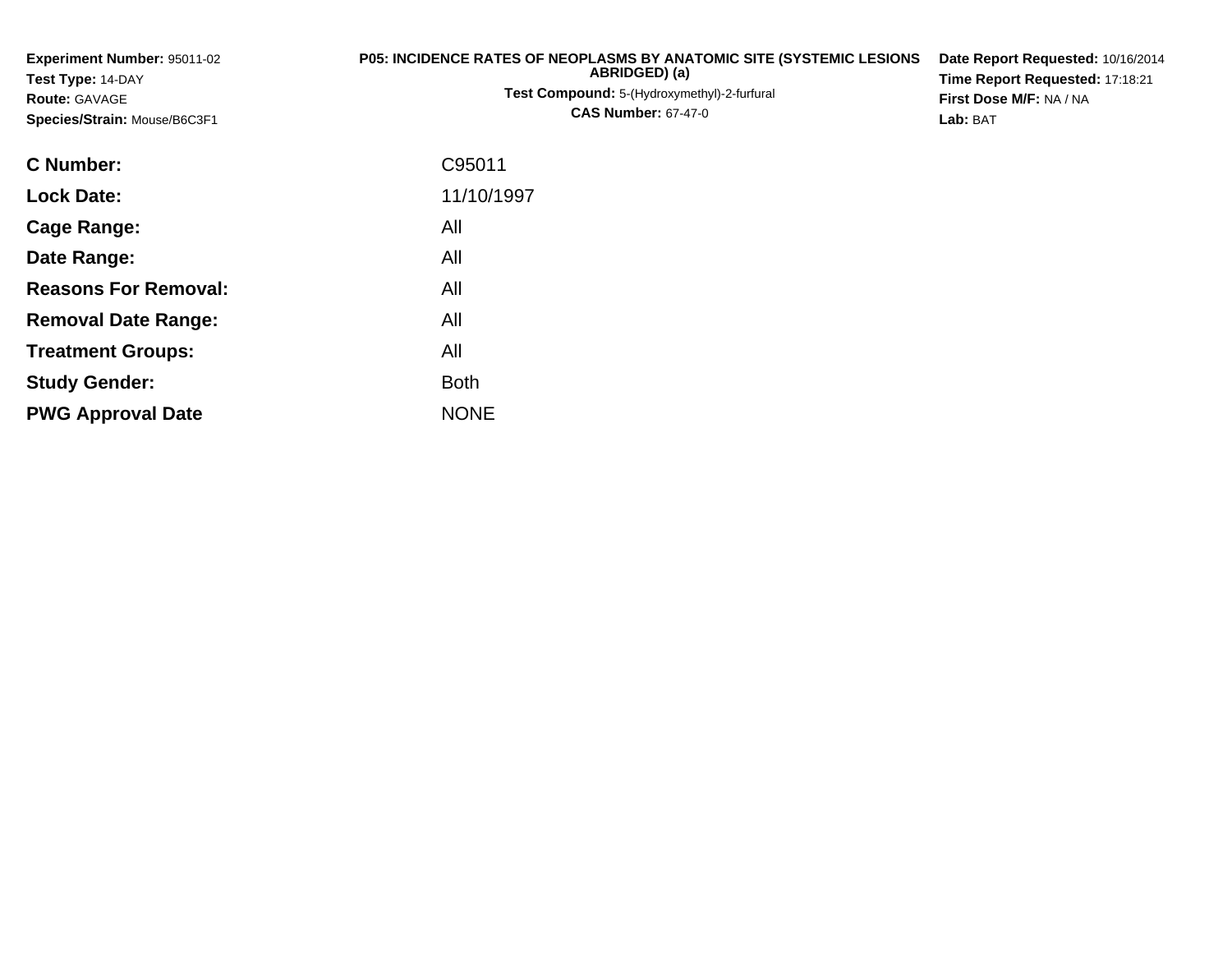| Experiment Number: 95011-02<br>Test Type: 14-DAY<br>Route: GAVAGE<br>Species/Strain: Mouse/B6C3F1             | P05: INCIDENCE RATES OF NEOPLASMS BY ANATOMIC SITE (SYSTEMIC LESIONS | Date Report Requested: 10/16/2014<br>Time Report Requested: 17:18:21<br>First Dose M/F: NA / NA<br>Lab: BAT |                          |                          |                          |                          |
|---------------------------------------------------------------------------------------------------------------|----------------------------------------------------------------------|-------------------------------------------------------------------------------------------------------------|--------------------------|--------------------------|--------------------------|--------------------------|
| <b>B6C3F1 Mouse MALE</b>                                                                                      | 0 MG/KG                                                              | 94 MG/KG                                                                                                    | <b>MG/KG</b><br>188      | <b>MG/KG</b><br>375      | <b>MG/KG</b><br>750      | <b>MG/KG</b><br>1500     |
| <b>Disposition Summary</b>                                                                                    |                                                                      |                                                                                                             |                          |                          |                          |                          |
| <b>Animals Initially In Study</b><br><b>Early Deaths</b><br><b>Moribund Sacrifice</b><br><b>Natural Death</b> | 5                                                                    | 5                                                                                                           | 5                        | 5                        | 5                        | 5<br>1<br>$\mathbf{2}$   |
| <b>Survivors</b>                                                                                              |                                                                      |                                                                                                             |                          |                          |                          |                          |
| <b>Terminal Sacrifice</b>                                                                                     | 5                                                                    | 5                                                                                                           | 5                        | 5                        | 5                        | $\mathbf{2}$             |
| <b>Animals Examined Microscopically</b>                                                                       | 5                                                                    | 5                                                                                                           | 5                        | 5                        | 5                        | 5                        |
| ALIMENTARY SYSTEM<br>Intestine Large, Colon<br>Liver<br>Stomach, Forestomach<br>Stomach, Glandular            | (5)<br>(5)<br>(5)<br>(5)                                             | (5)<br>(5)<br>(5)<br>(5)                                                                                    | (5)<br>(5)<br>(5)<br>(5) | (5)<br>(5)<br>(5)<br>(5) | (5)<br>(5)<br>(5)<br>(5) | (5)<br>(5)<br>(5)<br>(5) |
| CARDIOVASCULAR SYSTEM<br>None                                                                                 |                                                                      |                                                                                                             |                          |                          |                          |                          |
| <b>ENDOCRINE SYSTEM</b><br>None                                                                               |                                                                      |                                                                                                             |                          |                          |                          |                          |
| <b>GENERAL BODY SYSTEM</b><br>None                                                                            |                                                                      |                                                                                                             |                          |                          |                          |                          |
| <b>GENITAL SYSTEM</b><br>None                                                                                 |                                                                      |                                                                                                             |                          |                          |                          |                          |
| <b>HEMATOPOIETIC SYSTEM</b><br>None                                                                           |                                                                      |                                                                                                             |                          |                          |                          |                          |
| <b>INTEGUMENTARY SYSTEM</b>                                                                                   |                                                                      |                                                                                                             |                          |                          |                          |                          |

None

a - Number of animals examined microscopically at site and number of animals with lesion

b - Primary tumors: all tumors except metastatic tumors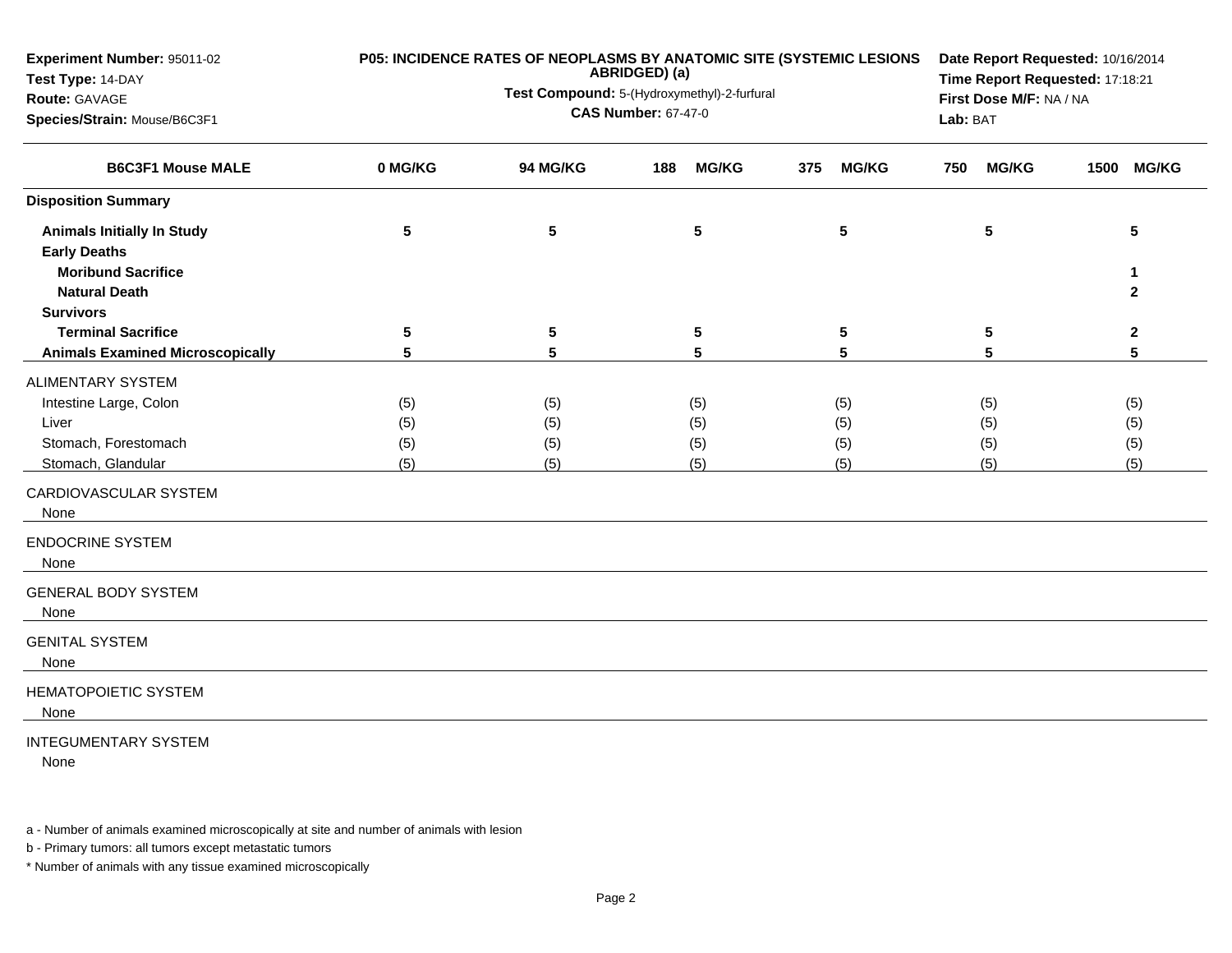| Experiment Number: 95011-02<br>Test Type: 14-DAY<br><b>Route: GAVAGE</b><br>Species/Strain: Mouse/B6C3F1 | P05: INCIDENCE RATES OF NEOPLASMS BY ANATOMIC SITE (SYSTEMIC LESIONS<br>ABRIDGED) (a)<br>Test Compound: 5-(Hydroxymethyl)-2-furfural<br><b>CAS Number: 67-47-0</b> |          |     |              |     |              |     | Date Report Requested: 10/16/2014<br>Time Report Requested: 17:18:21<br>First Dose M/F: NA / NA<br>Lab: BAT |      |              |  |
|----------------------------------------------------------------------------------------------------------|--------------------------------------------------------------------------------------------------------------------------------------------------------------------|----------|-----|--------------|-----|--------------|-----|-------------------------------------------------------------------------------------------------------------|------|--------------|--|
| <b>B6C3F1 Mouse MALE</b>                                                                                 | 0 MG/KG                                                                                                                                                            | 94 MG/KG | 188 | <b>MG/KG</b> | 375 | <b>MG/KG</b> | 750 | <b>MG/KG</b>                                                                                                | 1500 | <b>MG/KG</b> |  |
| MUSCULOSKELETAL SYSTEM<br>None                                                                           |                                                                                                                                                                    |          |     |              |     |              |     |                                                                                                             |      |              |  |
| NERVOUS SYSTEM<br>None                                                                                   |                                                                                                                                                                    |          |     |              |     |              |     |                                                                                                             |      |              |  |
| <b>RESPIRATORY SYSTEM</b><br>None                                                                        |                                                                                                                                                                    |          |     |              |     |              |     |                                                                                                             |      |              |  |
| SPECIAL SENSES SYSTEM<br>None                                                                            |                                                                                                                                                                    |          |     |              |     |              |     |                                                                                                             |      |              |  |
| URINARY SYSTEM<br>None                                                                                   |                                                                                                                                                                    |          |     |              |     |              |     |                                                                                                             |      |              |  |

a - Number of animals examined microscopically at site and number of animals with lesion

b - Primary tumors: all tumors except metastatic tumors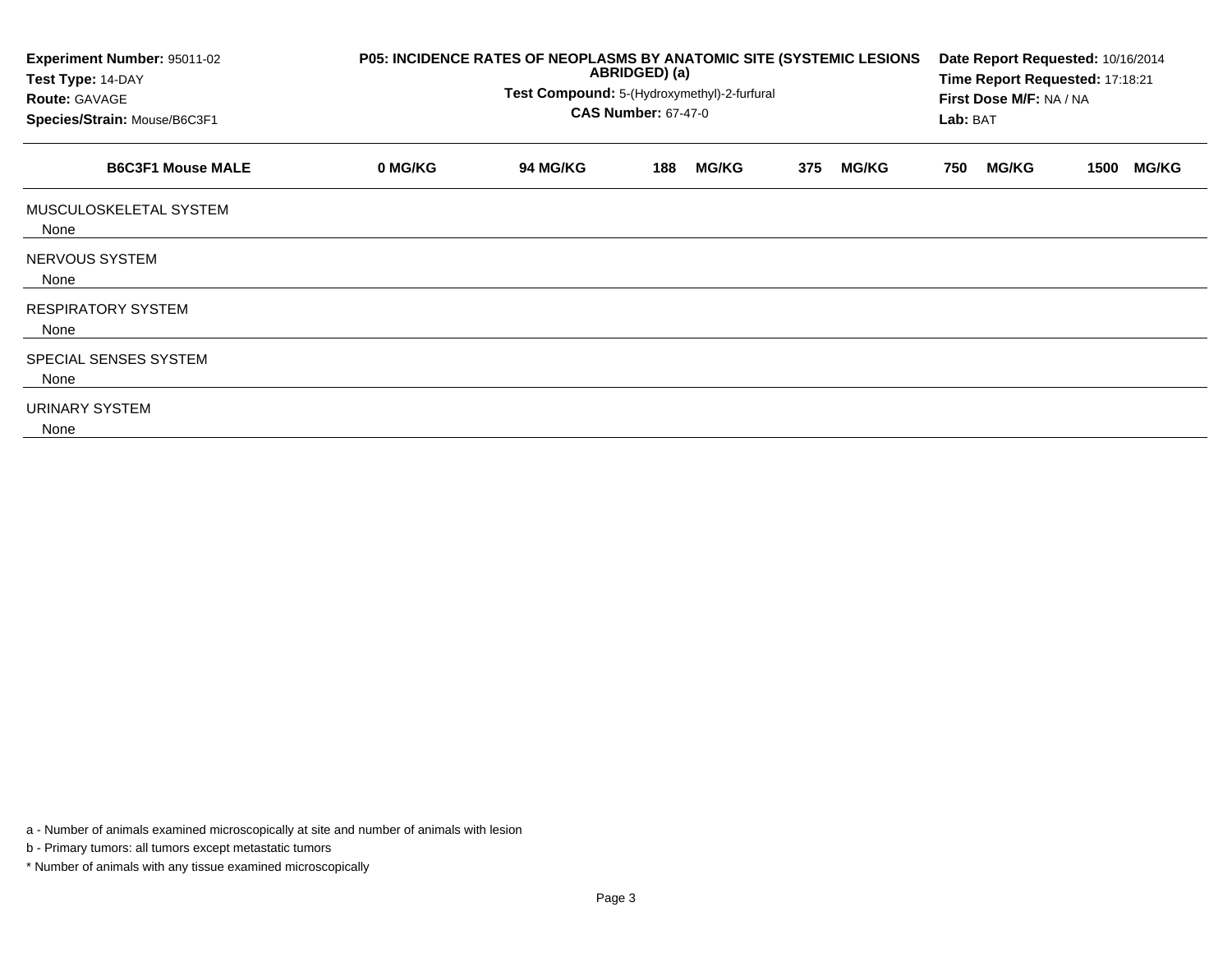| <b>Experiment Number: 95011-02</b><br>Test Type: 14-DAY<br><b>Route: GAVAGE</b><br>Species/Strain: Mouse/B6C3F1 | P05: INCIDENCE RATES OF NEOPLASMS BY ANATOMIC SITE (SYSTEMIC LESIONS<br>ABRIDGED) (a)<br>Test Compound: 5-(Hydroxymethyl)-2-furfural<br><b>CAS Number: 67-47-0</b> |                 |     |              |     |              |     | Date Report Requested: 10/16/2014<br>Time Report Requested: 17:18:21<br>First Dose M/F: NA / NA<br>Lab: BAT |      |              |  |  |
|-----------------------------------------------------------------------------------------------------------------|--------------------------------------------------------------------------------------------------------------------------------------------------------------------|-----------------|-----|--------------|-----|--------------|-----|-------------------------------------------------------------------------------------------------------------|------|--------------|--|--|
| <b>B6C3F1 Mouse MALE</b>                                                                                        | 0 MG/KG                                                                                                                                                            | <b>94 MG/KG</b> | 188 | <b>MG/KG</b> | 375 | <b>MG/KG</b> | 750 | <b>MG/KG</b>                                                                                                | 1500 | <b>MG/KG</b> |  |  |
| <b>Tumor Summary for MALE</b>                                                                                   |                                                                                                                                                                    |                 |     |              |     |              |     |                                                                                                             |      |              |  |  |
| <b>Total Animals with Primary Neoplasms (b)</b><br><b>Total Primary Neoplasms</b>                               |                                                                                                                                                                    |                 |     |              |     |              |     |                                                                                                             |      |              |  |  |
| <b>Total Animals with Benign Neoplasms</b><br><b>Total Benign Neoplasms</b>                                     |                                                                                                                                                                    |                 |     |              |     |              |     |                                                                                                             |      |              |  |  |
| <b>Total Animals with Malignant Neoplasms</b><br><b>Total Malignant Neoplasms</b>                               |                                                                                                                                                                    |                 |     |              |     |              |     |                                                                                                             |      |              |  |  |
| <b>Total Animals with Metastatic Neoplasms</b><br><b>Total Metastatic Neoplasms</b>                             |                                                                                                                                                                    |                 |     |              |     |              |     |                                                                                                             |      |              |  |  |
| <b>Total Animals with Malignant Neoplasms</b><br><b>Uncertain Primary Site</b>                                  |                                                                                                                                                                    |                 |     |              |     |              |     |                                                                                                             |      |              |  |  |
| Total Animals with Neoplasms Uncertain -<br><b>Benign or Malignant</b>                                          |                                                                                                                                                                    |                 |     |              |     |              |     |                                                                                                             |      |              |  |  |
| <b>Total Uncertain Neoplasms</b>                                                                                |                                                                                                                                                                    |                 |     |              |     |              |     |                                                                                                             |      |              |  |  |

\*\*\*END OF MALE DATA\*\*\*

a - Number of animals examined microscopically at site and number of animals with lesion

b - Primary tumors: all tumors except metastatic tumors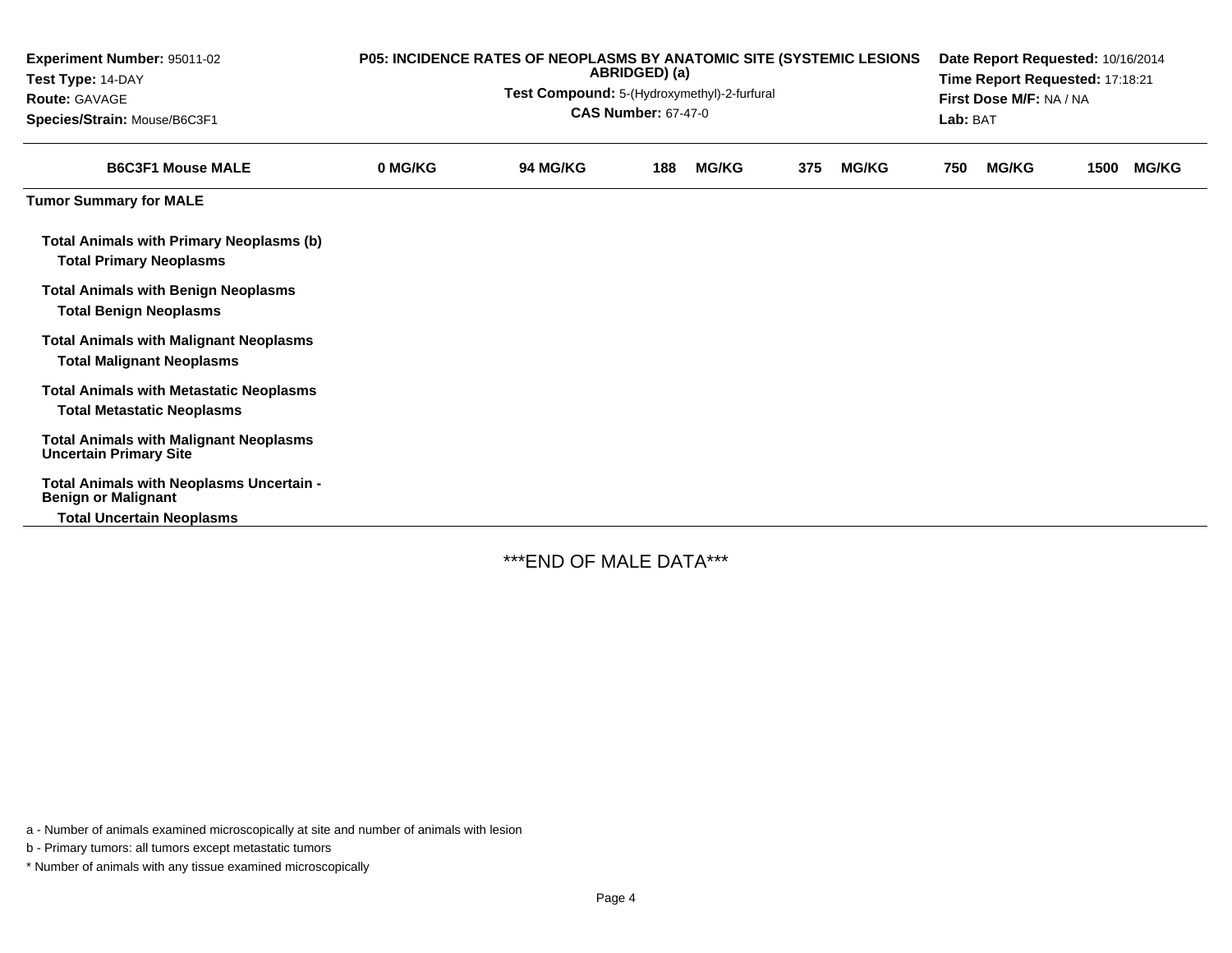| Experiment Number: 95011-02<br>Test Type: 14-DAY<br>Route: GAVAGE<br>Species/Strain: Mouse/B6C3F1 |         | P05: INCIDENCE RATES OF NEOPLASMS BY ANATOMIC SITE (SYSTEMIC LESIONS<br>ABRIDGED) (a)<br>Test Compound: 5-(Hydroxymethyl)-2-furfural<br><b>CAS Number: 67-47-0</b> | Date Report Requested: 10/16/2014<br>Time Report Requested: 17:18:21<br>First Dose M/F: NA / NA<br>Lab: BAT |                     |                     |                      |
|---------------------------------------------------------------------------------------------------|---------|--------------------------------------------------------------------------------------------------------------------------------------------------------------------|-------------------------------------------------------------------------------------------------------------|---------------------|---------------------|----------------------|
| <b>B6C3F1 Mouse FEMALE</b>                                                                        | 0 MG/KG | 94 MG/KG                                                                                                                                                           | <b>MG/KG</b><br>188                                                                                         | 375<br><b>MG/KG</b> | <b>MG/KG</b><br>750 | <b>MG/KG</b><br>1500 |
| <b>Disposition Summary</b>                                                                        |         |                                                                                                                                                                    |                                                                                                             |                     |                     |                      |
| <b>Animals Initially In Study</b><br><b>Early Deaths</b><br><b>Moribund Sacrifice</b>             | 5       | 5                                                                                                                                                                  | $5\phantom{.0}$                                                                                             | 5                   | 5                   | 5<br>$\mathbf{2}$    |
| <b>Natural Death</b>                                                                              |         |                                                                                                                                                                    |                                                                                                             |                     |                     | 1                    |
| <b>Survivors</b><br><b>Terminal Sacrifice</b>                                                     | 5       | 5                                                                                                                                                                  | 5                                                                                                           | 5                   | 5                   | $\mathbf{2}$         |
| <b>Animals Examined Microscopically</b>                                                           | 5       | 5                                                                                                                                                                  | 5                                                                                                           | 5                   | 5                   | 5                    |
| ALIMENTARY SYSTEM                                                                                 |         |                                                                                                                                                                    |                                                                                                             |                     |                     |                      |
| Intestine Large, Colon                                                                            | (5)     | (5)                                                                                                                                                                | (5)                                                                                                         | (5)                 | (5)                 | (5)                  |
| Liver                                                                                             | (5)     | (5)                                                                                                                                                                | (5)                                                                                                         | (5)                 | (5)                 | (5)                  |
| Stomach, Forestomach                                                                              | (5)     | (5)                                                                                                                                                                | (5)                                                                                                         | (5)                 | (5)                 | (5)                  |
| Stomach, Glandular                                                                                | (5)     | (5)                                                                                                                                                                | (5)                                                                                                         | (5)                 | (5)                 | (5)                  |
| CARDIOVASCULAR SYSTEM<br>None                                                                     |         |                                                                                                                                                                    |                                                                                                             |                     |                     |                      |
| <b>ENDOCRINE SYSTEM</b><br>None                                                                   |         |                                                                                                                                                                    |                                                                                                             |                     |                     |                      |
| <b>GENERAL BODY SYSTEM</b><br>None                                                                |         |                                                                                                                                                                    |                                                                                                             |                     |                     |                      |
| <b>GENITAL SYSTEM</b><br>None                                                                     |         |                                                                                                                                                                    |                                                                                                             |                     |                     |                      |
| <b>HEMATOPOIETIC SYSTEM</b><br>None                                                               |         |                                                                                                                                                                    |                                                                                                             |                     |                     |                      |
| <b>INTEGUMENTARY SYSTEM</b>                                                                       |         |                                                                                                                                                                    |                                                                                                             |                     |                     |                      |

None

a - Number of animals examined microscopically at site and number of animals with lesion

b - Primary tumors: all tumors except metastatic tumors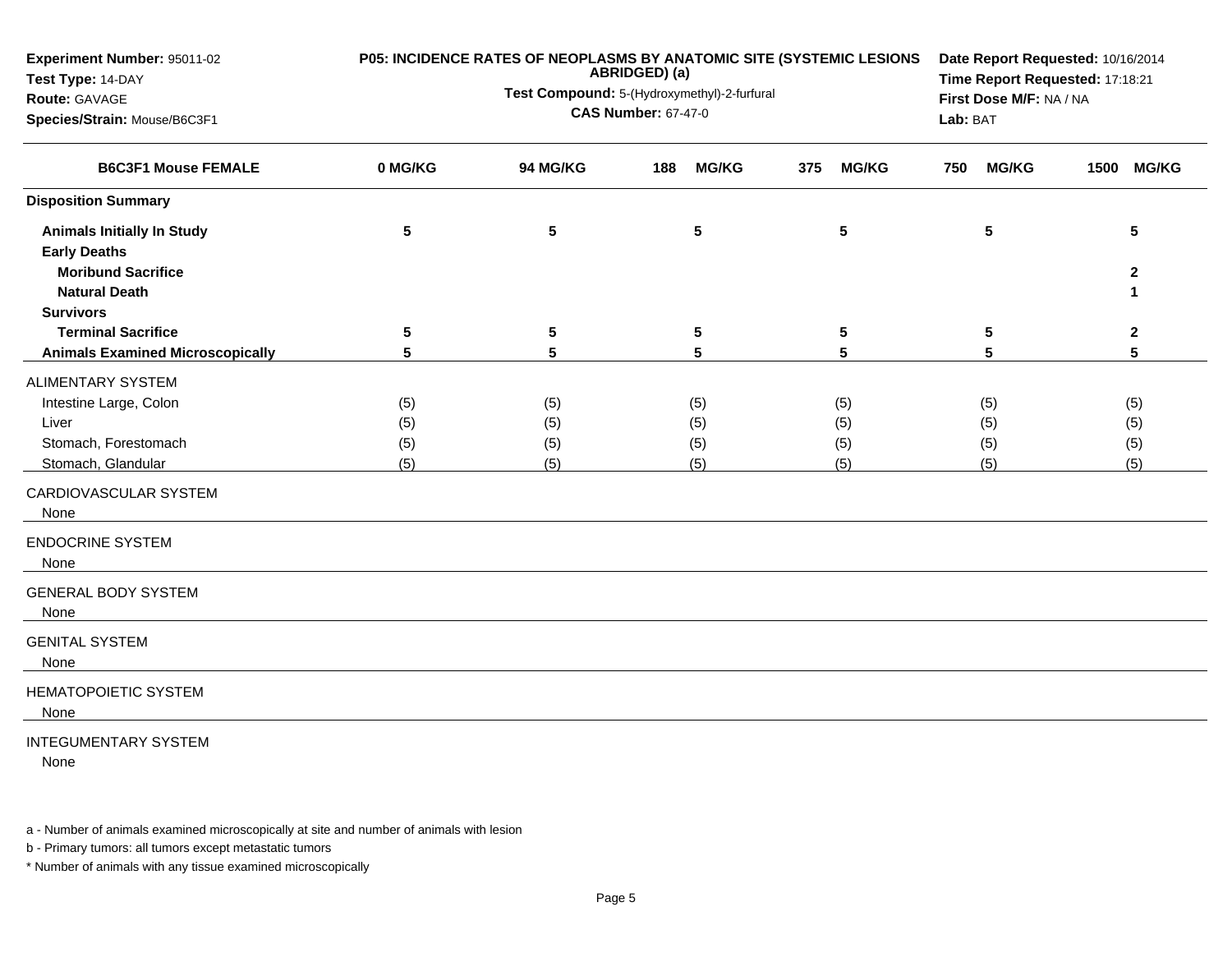| Experiment Number: 95011-02<br>Test Type: 14-DAY<br><b>Route: GAVAGE</b><br>Species/Strain: Mouse/B6C3F1 | P05: INCIDENCE RATES OF NEOPLASMS BY ANATOMIC SITE (SYSTEMIC LESIONS<br>ABRIDGED) (a)<br>Test Compound: 5-(Hydroxymethyl)-2-furfural<br><b>CAS Number: 67-47-0</b> |                 |     |              |     |              |     | Date Report Requested: 10/16/2014<br>Time Report Requested: 17:18:21<br>First Dose M/F: NA / NA<br>Lab: BAT |      |              |  |
|----------------------------------------------------------------------------------------------------------|--------------------------------------------------------------------------------------------------------------------------------------------------------------------|-----------------|-----|--------------|-----|--------------|-----|-------------------------------------------------------------------------------------------------------------|------|--------------|--|
| <b>B6C3F1 Mouse FEMALE</b>                                                                               | 0 MG/KG                                                                                                                                                            | <b>94 MG/KG</b> | 188 | <b>MG/KG</b> | 375 | <b>MG/KG</b> | 750 | <b>MG/KG</b>                                                                                                | 1500 | <b>MG/KG</b> |  |
| MUSCULOSKELETAL SYSTEM<br>None                                                                           |                                                                                                                                                                    |                 |     |              |     |              |     |                                                                                                             |      |              |  |
| NERVOUS SYSTEM<br>None                                                                                   |                                                                                                                                                                    |                 |     |              |     |              |     |                                                                                                             |      |              |  |
| <b>RESPIRATORY SYSTEM</b><br>None                                                                        |                                                                                                                                                                    |                 |     |              |     |              |     |                                                                                                             |      |              |  |
| SPECIAL SENSES SYSTEM<br>None                                                                            |                                                                                                                                                                    |                 |     |              |     |              |     |                                                                                                             |      |              |  |
| URINARY SYSTEM<br>None                                                                                   |                                                                                                                                                                    |                 |     |              |     |              |     |                                                                                                             |      |              |  |

a - Number of animals examined microscopically at site and number of animals with lesion

b - Primary tumors: all tumors except metastatic tumors